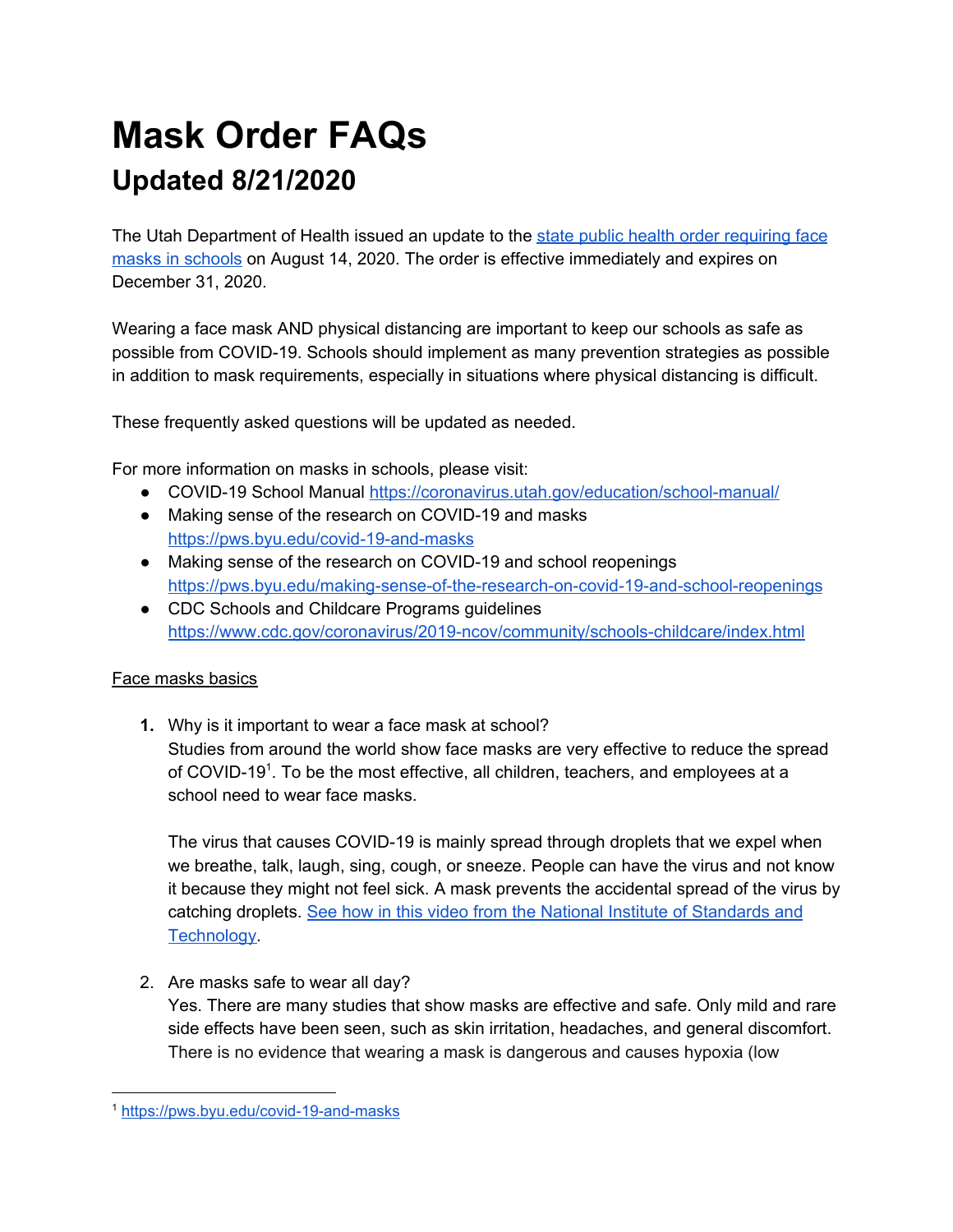oxygen) or hypercapnia (high carbon dioxide) in healthy individuals, even when multiple masks are layered on top of each other. It is safe for individuals to wear a face mask even if they have a health condition like asthma or allergies. In fact, wearing a surgical mask during exercise has been used as a treatment to reduce exercise-induced asthma<sup>2</sup> . Many children with developmental disabilities have other medical conditions that may place them at higher risk for severe illness from COVID-19. Wearing a mask is protective for these children $3$ .

- 3. Is a cloth face covering the same thing as a face mask? Yes. A cloth face covering is also called a face mask. A cloth face covering or face mask:
	- Covers the nose and mouth without openings that can be seen through
	- Is made of synthetic or natural fabrics
	- Secures under the chin
	- Fits snugly against the nose and sides of the face
	- Does not have an exhalation valve or vent

In these FAQs and in the public health order, the term "face masks" is used to mean a cloth face covering.

4. Is a plastic or clear face mask allowed?

Yes, as long as the face mask covers the nose and mouth without openings, secures under the chin, fits snugly against the nose and sides of the face, and does not have an exhalation valve or vent. A plastic or clear face shield is NOT the same thing as a plastic or clear face mask.

5. What is a face shield?

A face shield:

- Covers the entire face
- Protects the eyes of the wearer
- Is made of clear plastic or similar nonpermeable transparent material
- Secures around the top of the head
- Does not secure under the chin
- Does not fit snugly against the nose or sides of the face
- Can be used in conjunction with a mask for enhanced protection

Face shields are not a substitute for face masks.

6. Are neck gaiters, neck fleeces, and bandanas OK to use?

3

<sup>2</sup> <https://pws.byu.edu/covid-19-and-masks>

[https://www.healthychildren.org/English/health-issues/conditions/COVID-19/Pages/Cloth-Face-Coverings](https://www.healthychildren.org/English/health-issues/conditions/COVID-19/Pages/Cloth-Face-Coverings-for-Children-During-COVID-19.aspx)[for-Children-During-COVID-19.aspx](https://www.healthychildren.org/English/health-issues/conditions/COVID-19/Pages/Cloth-Face-Coverings-for-Children-During-COVID-19.aspx)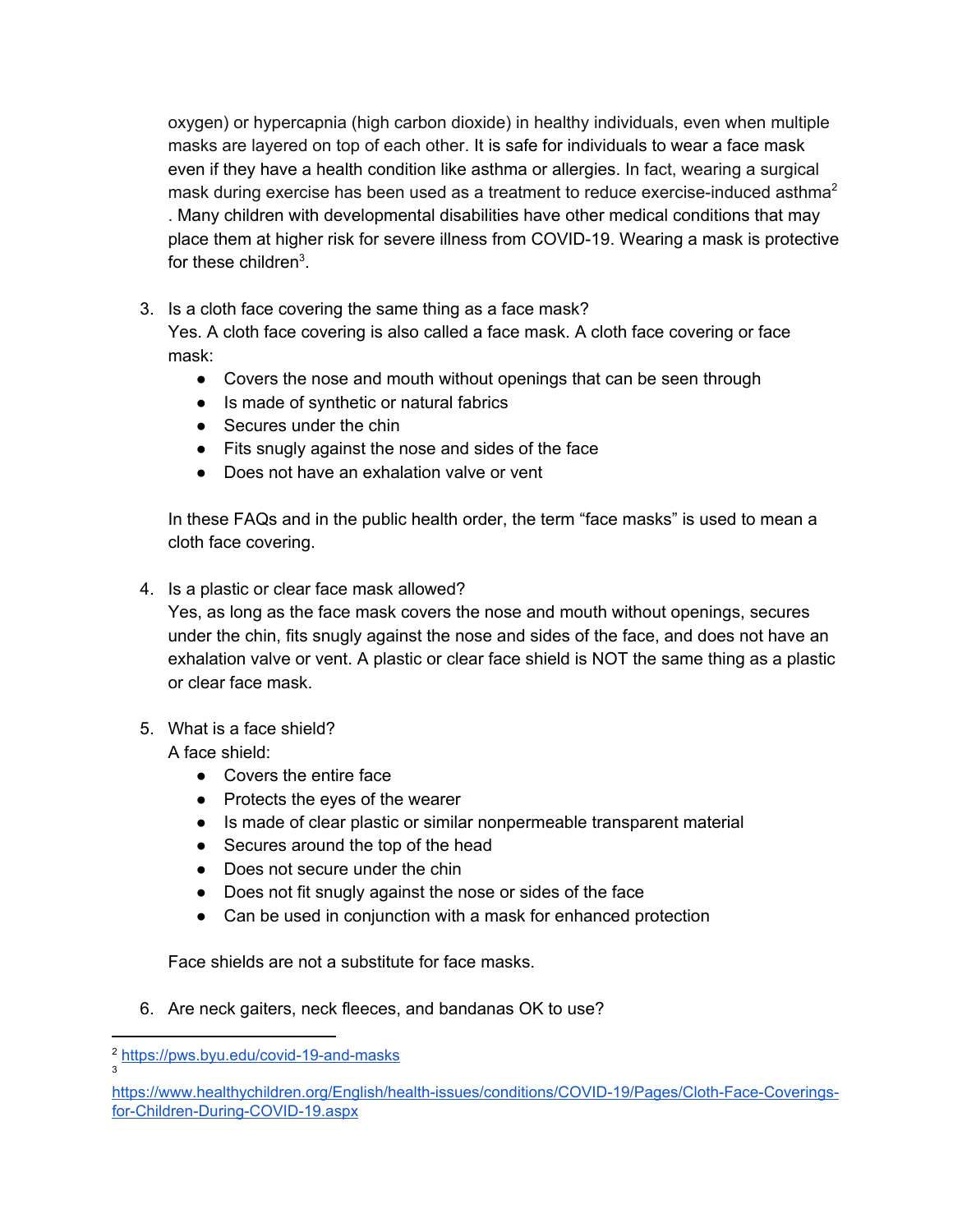The public health order allows neck gaiters, neck fleeces, and bandanas as long as they meet the definition of a face mask. As research on the effectiveness of different face masks continues to evolve, updates to the definition of a face mask in the public health order may change.

- 7. Are masks with exhalation valves or vents safe to use? These types of face masks do not trap respiratory droplets and do not stop the person wearing the mask from spreading COVID-19 to others. Face masks with one-way valves or vents let air out through a hole in the material. The CDC does not recommend using face masks if they have an exhalation valve or vent<sup>4</sup>. The public health order on face masks in schools does not consider face masks with a vent or exhalation valve to be an approved face mask.
- 8. How should you care for a face mask? Information on how to make and properly care for cloth face coverings can be found on the CDC website at [https://www.cdc.gov/coronavirus/2019-ncov/prevent-getting-sick/diy-cloth-face-coverings](https://www.cdc.gov/coronavirus/2019-ncov/prevent-getting-sick/diy-cloth-face-coverings.html) [.html.](https://www.cdc.gov/coronavirus/2019-ncov/prevent-getting-sick/diy-cloth-face-coverings.html)
- 9. Will the state of Utah provide face masks to schools?

The Utah State Board of Education (USBE) procured disposable masks for each school as part of PPE health supplies when treating students who get sick at school. Donations have been made to the USBE by Cotopaxi and H.M. Cole to provide cloth face masks for students and staff. These have been distributed by the USBE to local school districts and charters. In addition, five KN95s and two face shields have been provided for each educator and employee in public schools in Utah<sup>5</sup>. These additional face masks and personal protective equipment (PPE) were sent to local emergency managers on August 7, 2020. If you have not received your face masks, please contact your local school district or charter.

School districts can make a request for more PPE by contacting their county emergency manager. The county emergency manager will then make a request to the supply group under Unified Command for consideration.

Students and teachers may also use homemade cloth face masks. Reusable cloth face masks can also be made from very low-cost materials. The CDC has instructions for making a cloth face mask at

[https://www.cdc.gov/coronavirus/2019-ncov/prevent-getting-sick/how-to-make-cloth-face](https://www.cdc.gov/coronavirus/2019-ncov/prevent-getting-sick/how-to-make-cloth-face-covering.html) [-covering.html](https://www.cdc.gov/coronavirus/2019-ncov/prevent-getting-sick/how-to-make-cloth-face-covering.html).

Public health order on face masks in schools

<sup>4</sup> <https://www.cdc.gov/coronavirus/2019-ncov/prevent-getting-sick/cloth-face-cover-guidance.html>

<sup>5</sup> <https://coronavirus.utah.gov/school-teachers-and-staff-to-receive-ppe-from-state-distribution-center/>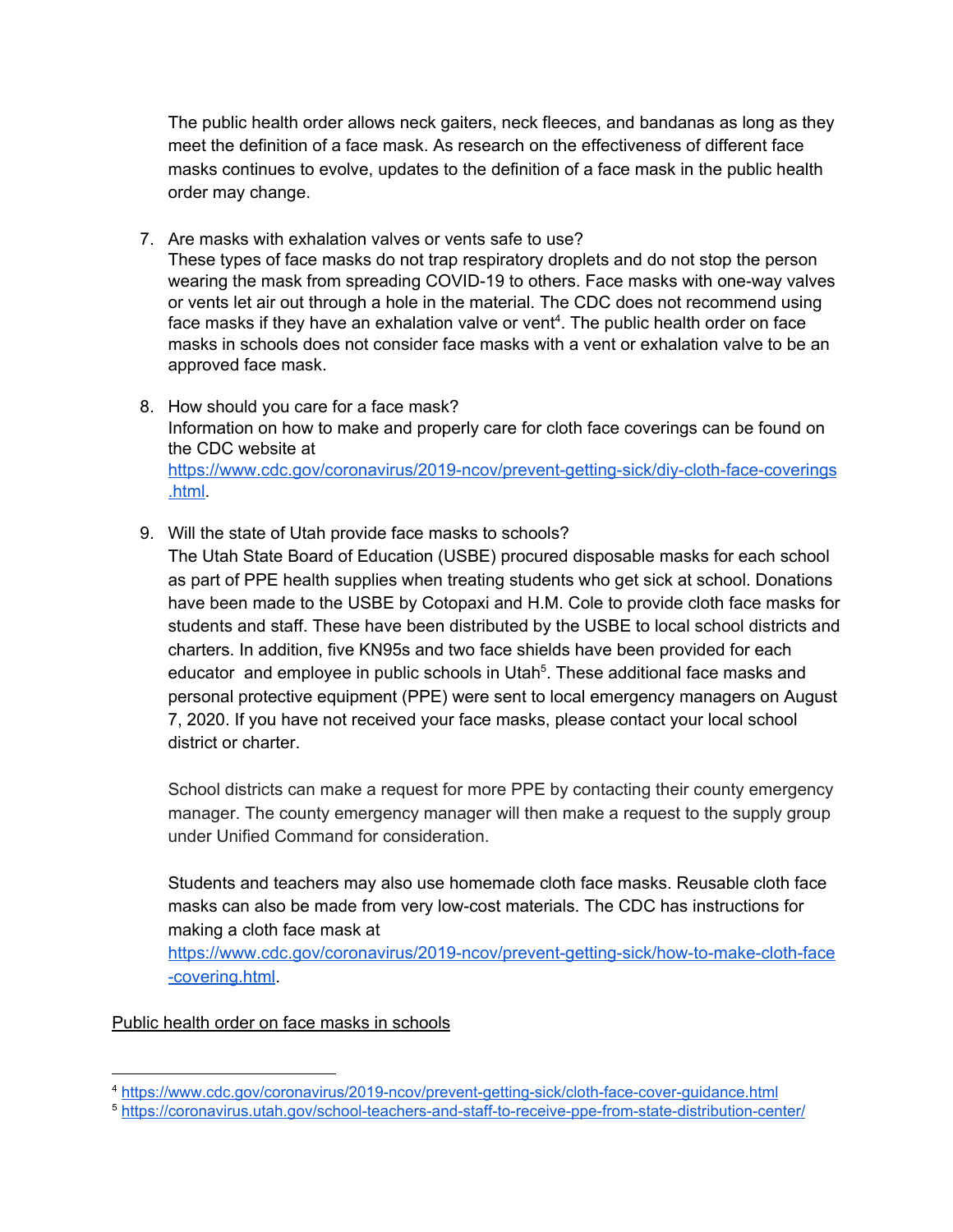10. What types of school settings does the public health order apply to? The public health order states that each individual on school property or on a school bus shall wear a face mask. Individuals are required to wear a face mask while at school, on a school bus, or while on school property. This includes public, charter, and private schools that provide any kindergarten through grade-12 program or service, including a residential treatment center that provides any kindergarten through grade-12 programs or services.

A school bus means district- or school-provided transportation that transports a student to or from a school or a school-sponsored activity.

School property means any real property, including any building, structure, facility, or part thereof, that is owned, leased, occupied, or controlled by a school.

- 11. Does the public health order apply to all students and adults in all schools? Yes. The public health order applies to all individuals while in any public or private school facility, including K-12 district, charter, and private schools, career and technical education centers, preschool programs provided on school property, and residential treatment centers which provide K-12 programs. The order also applies to school buses which are used for district or school-provided transportation to and from school or a school-sponsored activity.
- 12. Do people attending a school-athletic event need to wear a face mask? Yes. All individuals on school property are required to wear a face mask. School property means any real property, including any building, structure, facility, or part thereof, that is owned, leased, occupied, or controlled by a school. This includes athletic facilities, indoor or outdoor venues where athletic events are held, and playing fields.
- 13. Who was consulted in the drafting of this public health order? The Utah Department of Health drafted the order with the Governor's Office, with input from organizations representing infectious disease experts, teachers, parents, school officials, school employees, and urban and rural schools.
- 14. How long is the public health order effective? The order is effective immediately and remains in effect until December 31, 2020. The public health order may be updated as we learn more about COVID-19 and how it is spreading in Utah.

The Governor previously issued an **[Executive](https://coronavirus-download.utah.gov/Governor/EO-2020-48-face-coverings.pdf) Order** mandating face coverings in all state government facilities, including all institutions of higher education. That order continues to remain in effect for higher education.

#### Face shields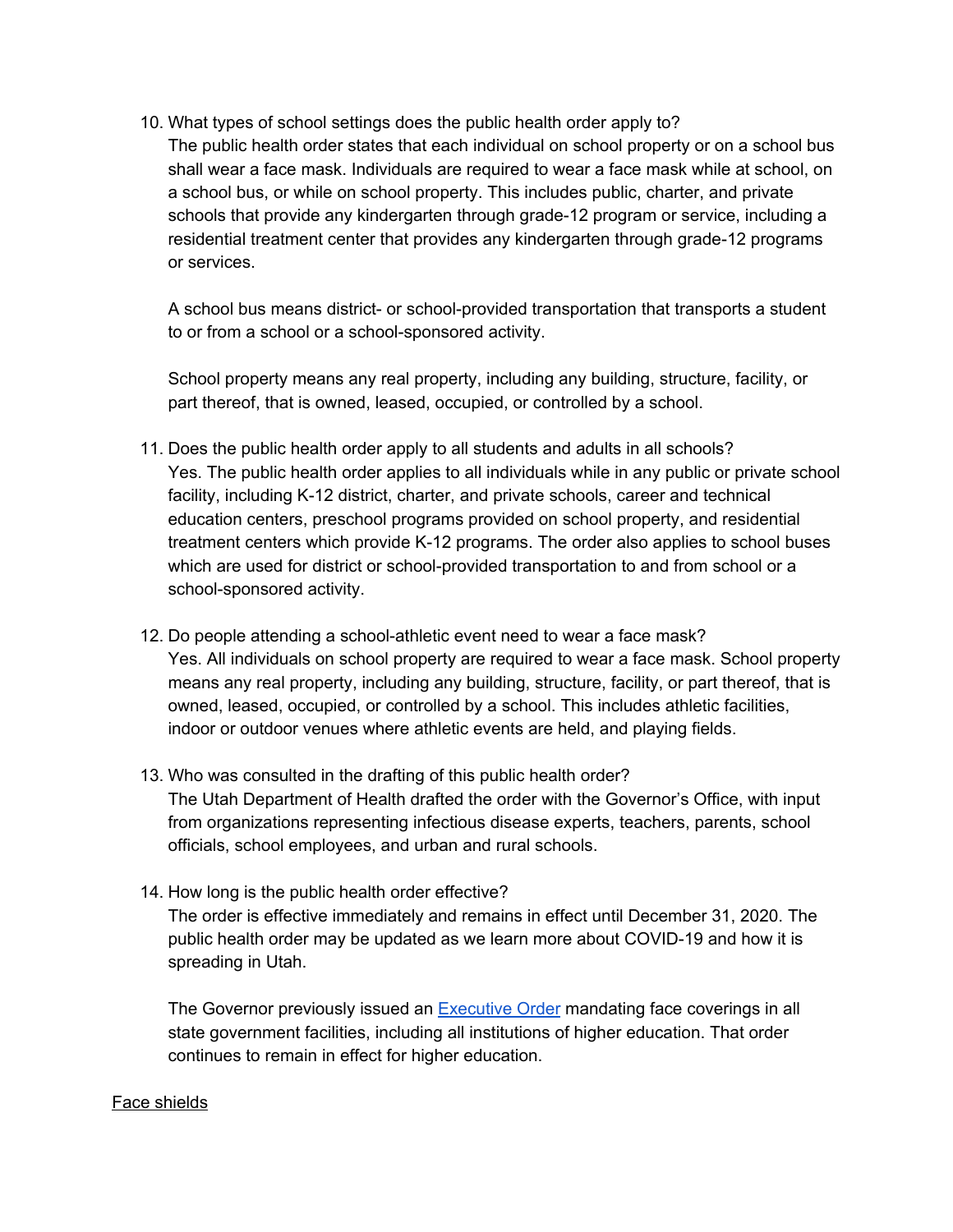- 15. When can you use a face shield instead of a face mask? Face shields are not a replacement for face masks. Face shields may be used with face
	- masks for additional protection if an individual choses. The public health order allows the use of a face shield without a face mask only:
		- When seeing a person's mouth is essential for communication, such as for individuals who are deaf or hard of hearing or when students and teachers are participating in speech therapy.
- 16. Are face shields safe to use in place of a face mask?

It is not known if face shields provide any benefit to protect others from the spray of respiratory particles. The CDC does not recommend use of face shields instead of a face mask, or for normal everyday activities.

If you want to wear a face shield, you also need to wear a face mask.

Only wear a face shield instead of a face mask if you are allowed to as outlined in the public health order. If you wear a face shield without a face mask, make sure it wraps around your face and goes below your chin. Only wear a disposable face shield one time. Clean and disinfect reusable face shields after each use. Put your face mask back on as soon as possible. Adding additional layers of protection in these situations such as physical distancing, increasing ventilation or airflow, or extra clearing and sanitization is encouraged.

17. Can a face shield be used instead of a face mask when singing?

Singing is not an exemption allowed in the public health order. Students in choir classes are expected to wear a face mask, even in choir classes that have been moved to larger, indoor settings such as gymnasiums or auditoriums. People who are outdoors and who maintain at least six feet of physical distance between one another are not required to wear face masks. Face shields are not a replacement for face masks. However, a face shield may be used in addition to a face mask if an individual choses.

# Physical distancing and face masks

18. If you wear a face mask, do you still need to physical distance? Yes. Face masks are very effective to reduce the spread of COVID-19. However, wearing a face mask does not eliminate the risk completely. If you wear a mask AND physical distance, the chance of being exposed to COVID-19 is much lower.

The public health order requires the use of a face mask even while physical distancing except when outdoors and eating or drinking indoors.

19. If I wear a mask when I sing, do I also need to physically distance?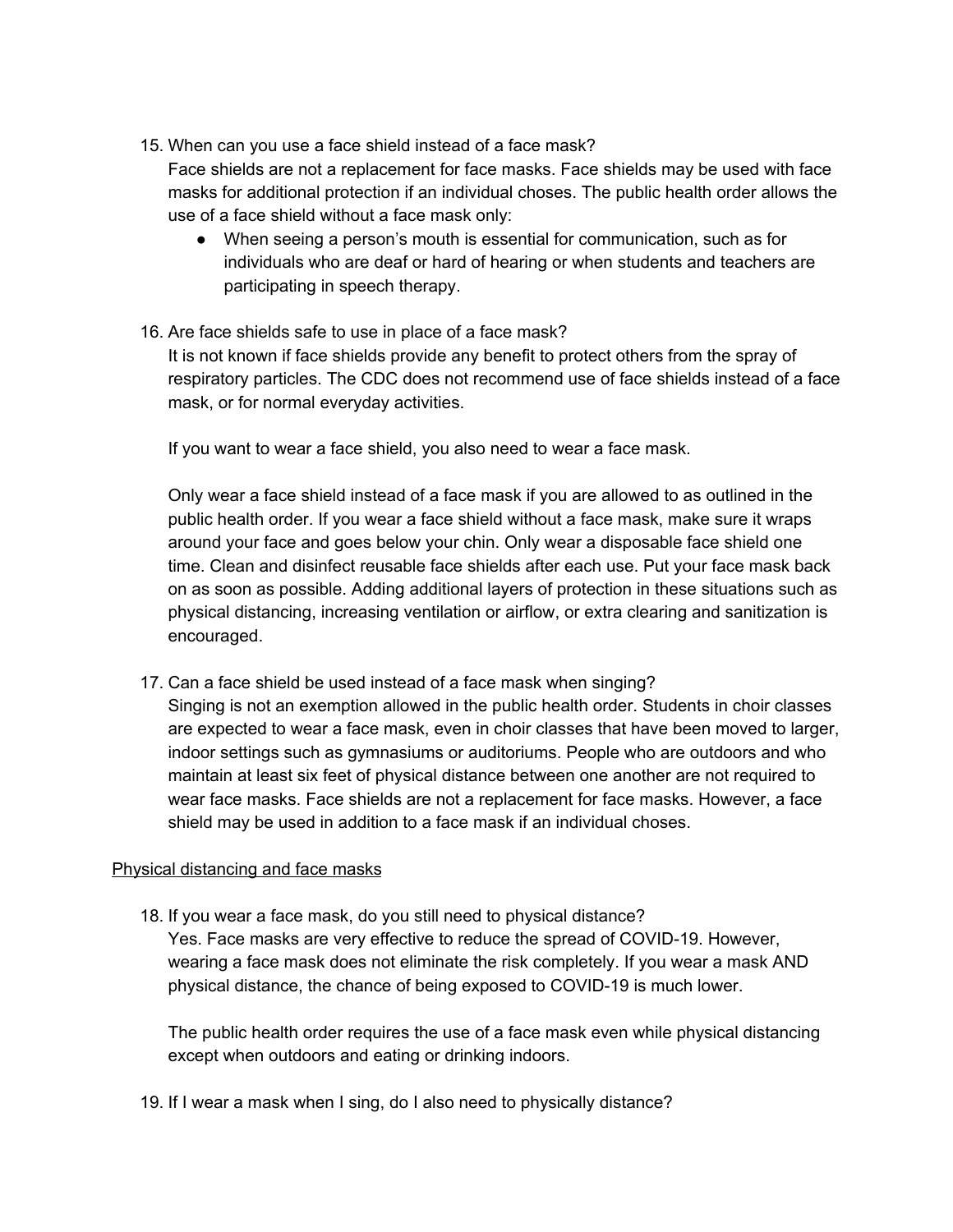Yes. Certain activities like singing, chanting, or shouting can increase the number of respiratory droplets a person is exposed to in the air. Choir in particular is considered a higher risk activity for COVID-19 spread. Masks and physical distancing, along with other prevention measures such as increasing airflow or ventilation should be taken during these higher risk classes and activities.

20. If I can't wear a face mask while playing a musical instrument, do I need to physically distance?

Yes. Certain activities like singing or playing a wind musical instrument can increase the number of respiratory droplets a person is exposed to in the air.

- 21. If a teacher is teaching an online course from his or her classroom and is the only person in the classroom, does he or she need to wear a mask? Faculty and staff should use sound judgement in these scenarios. If a teacher is alone in their classroom, and can ensure no students or other adults will be entering the classroom, they do not need to wear a facemask.
- 22. What things can be done to keep students safe while they are eating breakfast or lunch at school and they aren't wearing face masks or able to physical distance? The school [manual](https://coronavirus.utah.gov/education/school-manual/) has suggestions to make cafeteria spaces as safe as possible as well as ideas for other accommodations to lower the risk of COVID-19 spread (such as having students eat outside while physical distancing or staggering lunch hours).

. If you have a child who has a food allergy, they may need additional accommodations depending on what plans your school has for preventing spread of COVID-19 during lunch.

## Exemptions from face masks

23. Does everyone need to wear a face mask?

There is clear scientific evidence that wearing a face mask reduces the spread of COVID-19. Face masks are strongly encouraged to reduce the spread of COVID-19, but it may not be possible in every situation, or for some people, to wear a face mask $6$ .

The public health order allows for very limited exemptions from wearing a face mask while at school or on a school bus. In these cases, school administrators should consider adaptations and alternatives whenever possible to help someone wear a face mask or to reduce the risk of COVID-19 spread if it is not possible for someone to wear one.

## 24. Are there medical reasons for children to not wear a face mask?

6

[https://www.cdc.gov/coronavirus/2019-ncov/prevent-getting-sick/cloth-face-cover-guidance.html#feasibilit](https://www.cdc.gov/coronavirus/2019-ncov/prevent-getting-sick/cloth-face-cover-guidance.html#feasibility-adaptations) [y-adaptations](https://www.cdc.gov/coronavirus/2019-ncov/prevent-getting-sick/cloth-face-cover-guidance.html#feasibility-adaptations)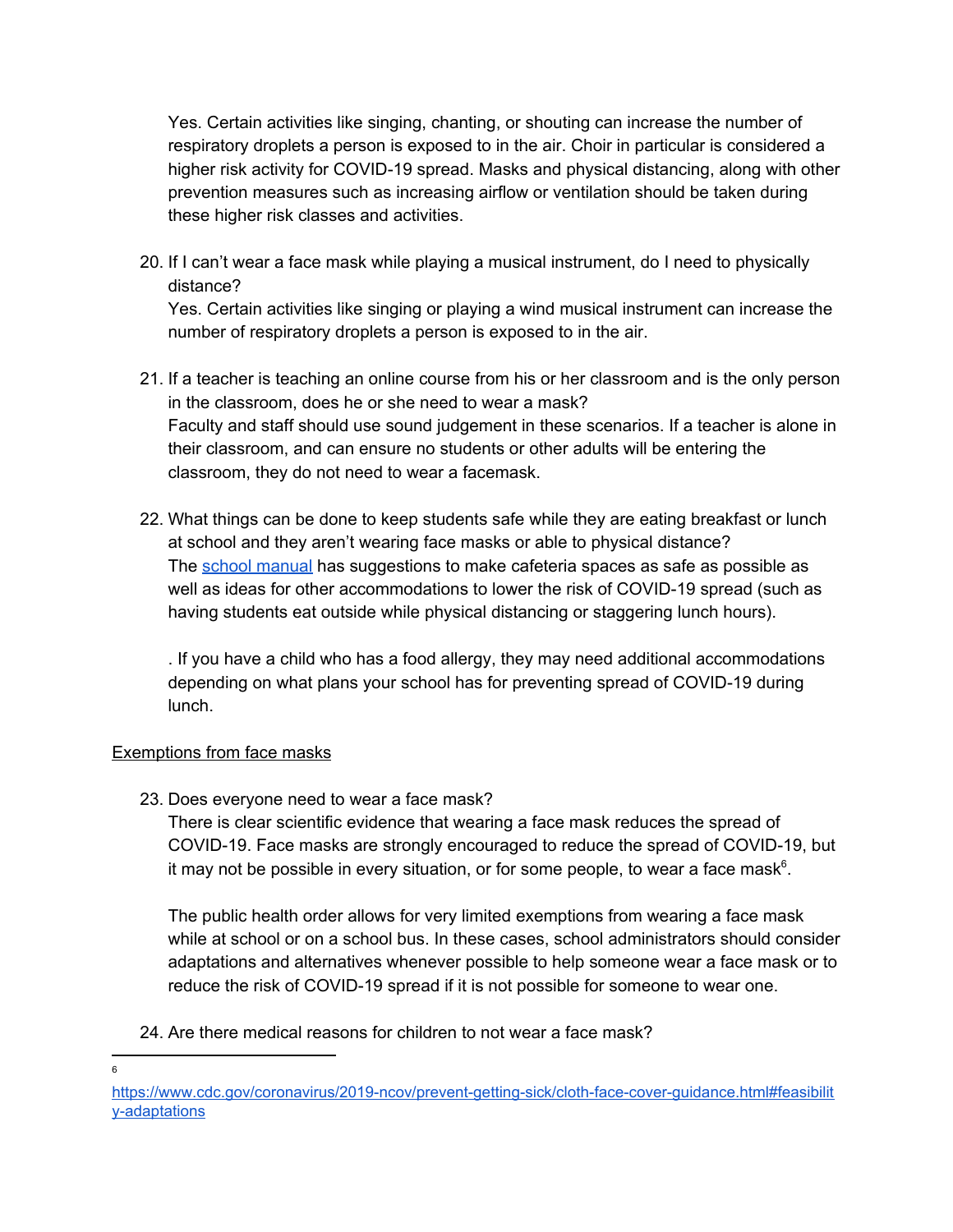There are very few times when an individual should not wear a face mask for medical reasons<sup>78</sup>. Medical exemptions from wearing a face mask should be carefully considered by a licensed healthcare provider.

It is safe for individuals to wear a face mask even if they have a health condition like asthma or allergies. Many children with developmental disabilities have other medical conditions that may place them at higher risk for severe illness from COVID-19. Wearing a mask is protective for these children $9$ .

If a healthcare provider determines a child has a condition that warrants an exemption to wearing a face mask while at school, it is likely that child has other health conditions that put them at severe illness from COVID-19. Parents should talk with their child's healthcare provider about whether their child should do online or remote learning to limit the risk of being exposed to COVID-19.

## 25. Who is allowed to not wear a face mask?

The public health order requires all students, teachers, employees, volunteers, or visitors wear a face mask while on school property or on a school bus, even if they are able to physical distance (stay 6 feet away from other people).

The public health order allows for some exemptions, meaning a mask is not required for certain people or situations. The order does not apply to:

- An individual who is outdoors AND physical distancing (meaning they can stay at least 6 feet from another individual).
- An individual who is eating or drinking AND physical distancing (meaning they can stay at least 6 feet from another individual).
- Children younger than 3 years of age.
- An individual with a medical condition, mental health condition, or disability that prevents him or her from wearing a face covering.
- An individual who is unconscious, incapacitated, or otherwise unable to remove a face covering without help.
- Anyone who is engaged in an activity where seeing a person's mouth is essential for communication, such as for communicating with individuals who are deaf or hard of hearing or when students and teachers are participating in speech therapy.

9

<sup>7</sup> <https://pws.byu.edu/covid-19-and-masks> 8

[https://services.aap.org/en/pages/2019-novel-coronavirus-covid-19-infections/clinical-guidance/cloth-face](https://services.aap.org/en/pages/2019-novel-coronavirus-covid-19-infections/clinical-guidance/cloth-face-coverings/)[coverings/](https://services.aap.org/en/pages/2019-novel-coronavirus-covid-19-infections/clinical-guidance/cloth-face-coverings/)

[https://www.healthychildren.org/English/health-issues/conditions/COVID-19/Pages/Cloth-Face-Coverings](https://www.healthychildren.org/English/health-issues/conditions/COVID-19/Pages/Cloth-Face-Coverings-for-Children-During-COVID-19.aspx)[for-Children-During-COVID-19.aspx](https://www.healthychildren.org/English/health-issues/conditions/COVID-19/Pages/Cloth-Face-Coverings-for-Children-During-COVID-19.aspx)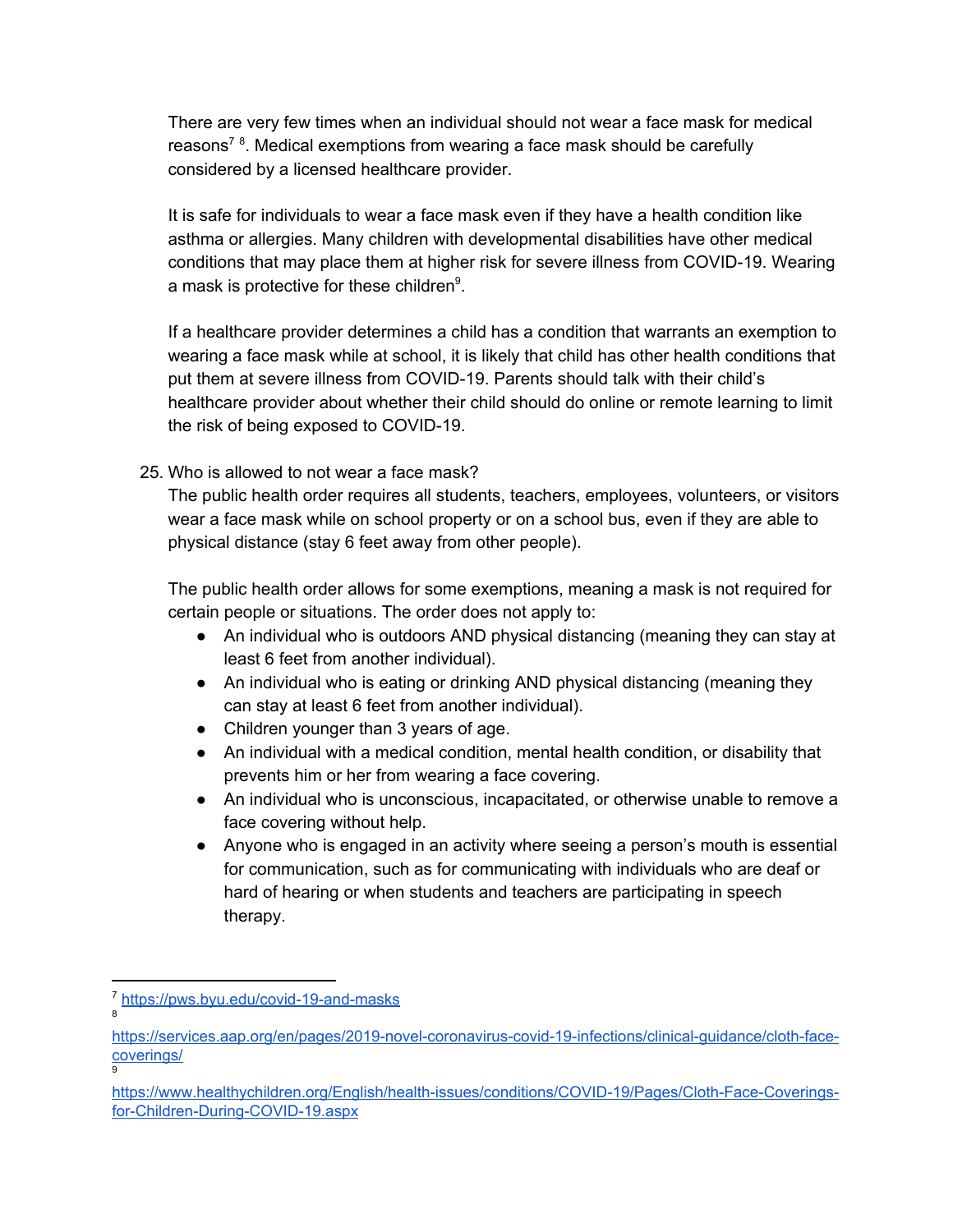- An individual who has an Individualized Education Program (IEP) or Section 504 accommodation that would exempt him or her from wearing a face mask.
- When a face mask must be temporarily removed to provide or receive a service involving the person's nose or face, such as speech therapy.
- During outdoor recess for elementary school students.
- During a school-sponsored activity if an individual cannot reasonably participate while wearing a mask. In this case, each individual participating in the activity must complete a symptom assessment, verbally confirm they are free of COVID-19 symptoms before participating in each event, and attest to the fact they have not been in close contact (within 6 feet for 15 minutes or more) with a person who has tested positive for COVID in the last 14 days, and where possible, confirm participant temperature is below 100.4 degrees Fahrenheit.
- During a physical education class if an individual cannot reasonably participate while wearing a mask. In this case, each individual participating in the physical education class must complete a symptom assessment, verbally confirm they are free of COVID-19 symptoms before participating in each event, and attest to the fact they have not been in close contact (within 6 feet for 15 minutes or more) with a person who has tested positive for COVID in the last 14 days, and where possible, confirm participant temperature is below 100.4 degrees Fahrenheit.
- 26. How do I get a mask exemption for my child?

Parents need to get a medical directive from their child's healthcare provider stating the child has a known medical or mental health condition or other disability and can't wear a mask during school or needs other accommodations, if there are no current accommodations on file with the school already. Parents are also responsible for providing the medical directive to their child's school. A school may require additional exemption forms to be filled out. Please contact your school to find out what paperwork is needed.

27. Who can sign the medical directive?

A medical directive exempting an individual from wearing a mask while at school must be provided by a licensed healthcare provider. A licensed healthcare provider includes a Doctor of Medicine (MD), Doctor of Osteopathic Medicine (DO), Physician Assistant (PA), or Advanced Practice Registered Nurse (APRN).

- 28. Can an exemption be granted based on parent request alone? A school may require mask exemption documentation from a Doctor of Medicine (MD), Doctor of Osteopathic Medicine (DO), Physician Assistant (PA), or Advanced Practice Registered Nurse (APRN). Schools should have a consistent policy for when they will require medical documentation
- 29. Can an exemption be granted for an entire school?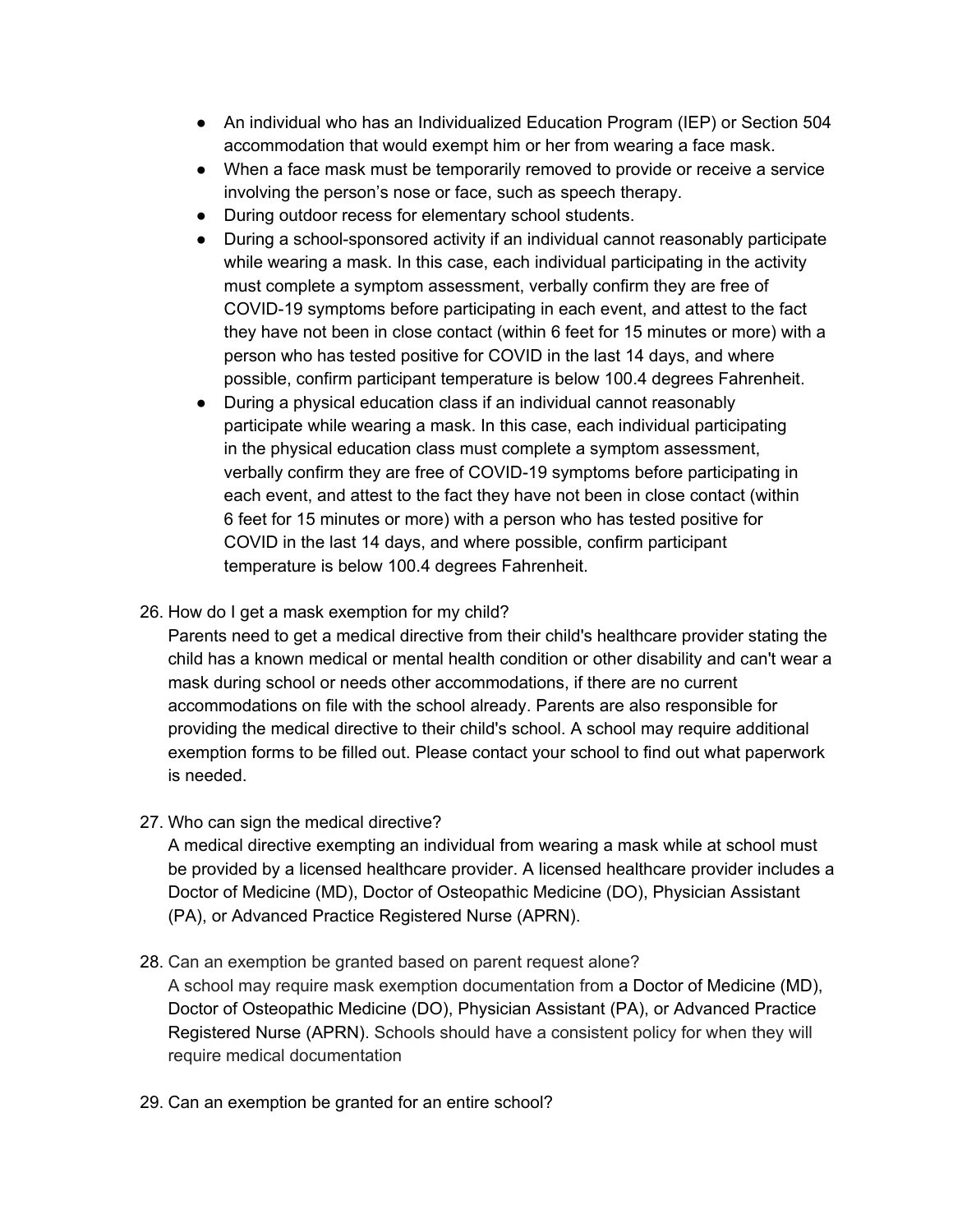No. The public health order allows exemptions for an individual, not an entire school. Individuals who qualify for an exemption as outlined in the order should contact their school to determine if any documentation is required.

- 30. Does a student still need a medical directive if he or she already has an IEP or 504 Plan and the medical exemption relates to the disability identified in the existing plan? No. The public health order provides a different exemption for students who have an Individualized Education Program (IEP) under the Individuals with Disabilities Education Act, 20 U.S.C. section 1414, or an accommodation under Section 504 of the Rehabilitation Act of 1973, 29 U.S.C. section 794, that would necessitate exempting the individual from wearing a face covering. These students do not fall within the medical directive provision and the determination can be made by the IEP/504 team, including the parent, based on the child's disability and medical diagnosis. The decision should be documented in the child's IEP or 504 Plan.
- 31. Should a school create a 504 Plan for a student who obtains a medical exemption to the mask requirement?

No. The mask requirement and the medical directive for exemption are generally applicable admission requirements issued by public health authorities. The public health order is a state law and is similar to the current state vaccination requirement, although temporary.

A school is not required to implement all of the procedures of 504 such as evaluation, team meetings, 504 Plan, etc., in response to a student's medical mask exemption. It is merely an exemption to the temporary mask requirement.

However, if the parent indicates that the student's medical condition is causing problems beyond the masking requirement, school officials should clarify with the parent whether a formal 504 evaluation is being requested or is necessary.

- 32. Will parents be notified if someone in their child's class is not wearing a mask or is exempt from wearing a mask? No. It is up to the school to enforce mask wearing among their student body and staff.
- 33. Do students with disabilities need special accommodations related to this order? Students with a medical condition, mental health condition, or disability that prevent them from wearing a face covering, including individuals with a medical condition for whom wearing a face covering could cause harm or obstruct breathing, or who is unconscious, incapacitated, or otherwise unable to remove a face covering without assistance are exempt from this order. A school may require an individual to provide a medical directive verifying the need for an exemption.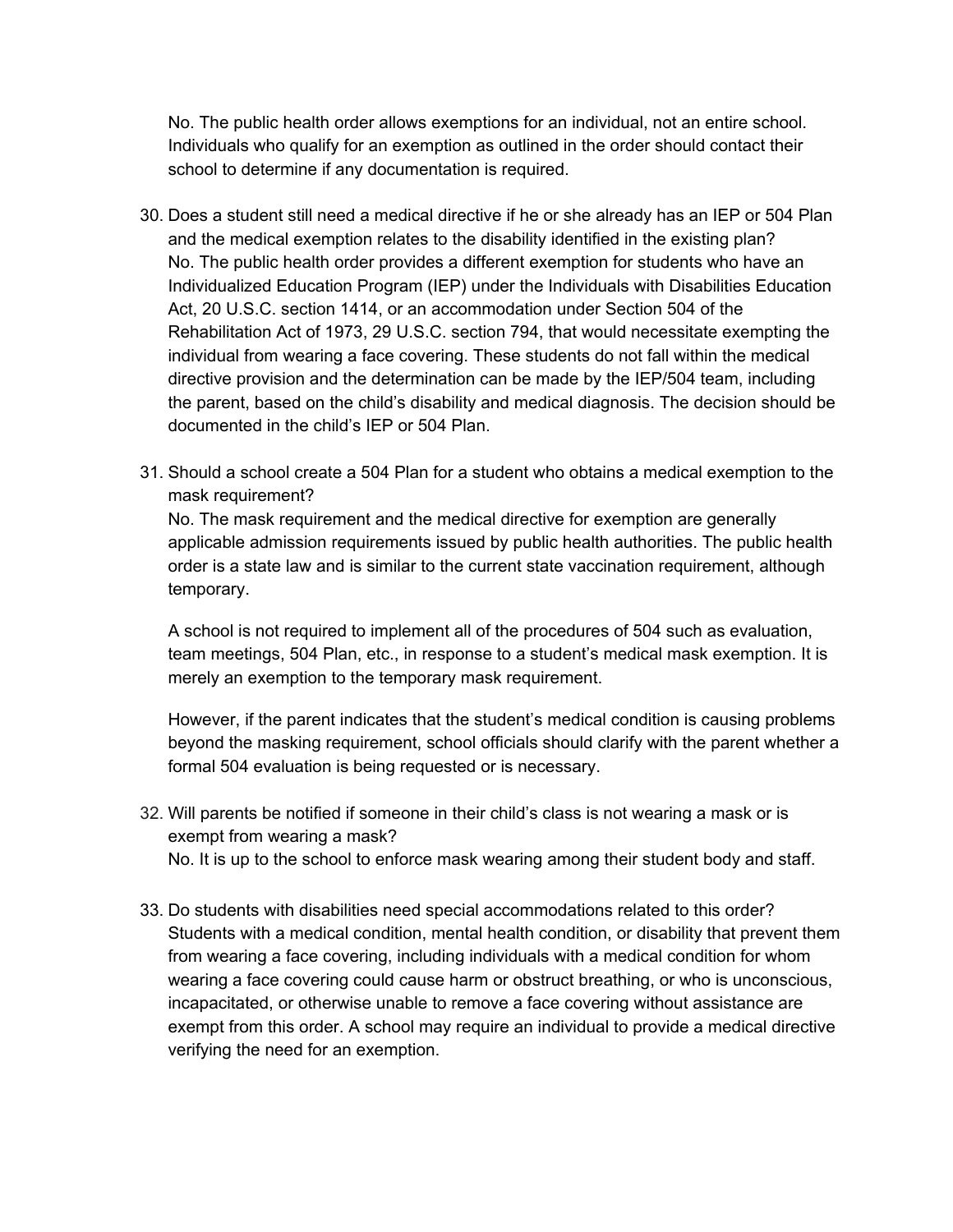Anyone who is deaf or hard of hearing, or anyone who is communicating with someone who is deaf or hard of hearing where the ability to see the mouth is essential for communication, may use a face shield or alternative protection.

School districts and charters are required<sup>10</sup> to systematically review all current plans (Individual Healthcare Plans, Individualized Education Program, or Section 504 plans) for accommodating students with special healthcare needs and update their care plans as needed to decrease their risk for exposure to COVID-19.

34. What are some examples of times when people need adaptations or alternatives to a face mask while at school?

It may be hard for some people with intellectual and developmental disabilities, mental health conditions, or other sensory sensitivities to wear a face mask. They should talk to their doctor or healthcare provider for advice about wearing a face mask and if appropriate a medical directive should be created. In any case where a student or staff member has received an exemption, it is very important that other prevention measures are in place including physical distancing, washing your hands often, and cleaning and disinfecting surfaces that are touched often.

People who rely on lipreading to communicate may not be able to wear a face mask (such as someone who is deaf or hard of hearing, or someone who cares for or interacts with a person who is hearing impaired). Students and teachers who are participating in speech therapy where the ability to see the mouth is essential for communication may also need adaptations or alternatives to a face mask. In these situations,

- Consider using a clear face covering.
- If a clear face covering isn't available, consider whether you can:
	- Use written communication
	- Use closed captioning
	- Decrease background noise to make it possible to communicate if you are wearing a cloth face covering that blocks your lips.
- Consider using a plexiglass barrier.
- Maintain a physical distance of 6 feet from other people.
- If a face shield must be worn, make sure it wraps around your face and goes below your chin. When you are not communicating, you should put your face mask back on. A face shield is not a substitute for a face mask.
- 35. Why does the mask order say a child younger than 3-years old does not need to wear a face mask?

The youngest children in school-based preschool programs are 3-years old, which is why the public health order provides this exemption.

<sup>10</sup> <https://schools.utah.gov/file/a5eba09a-42b8-45c0-b8fa-9adeea879fcd>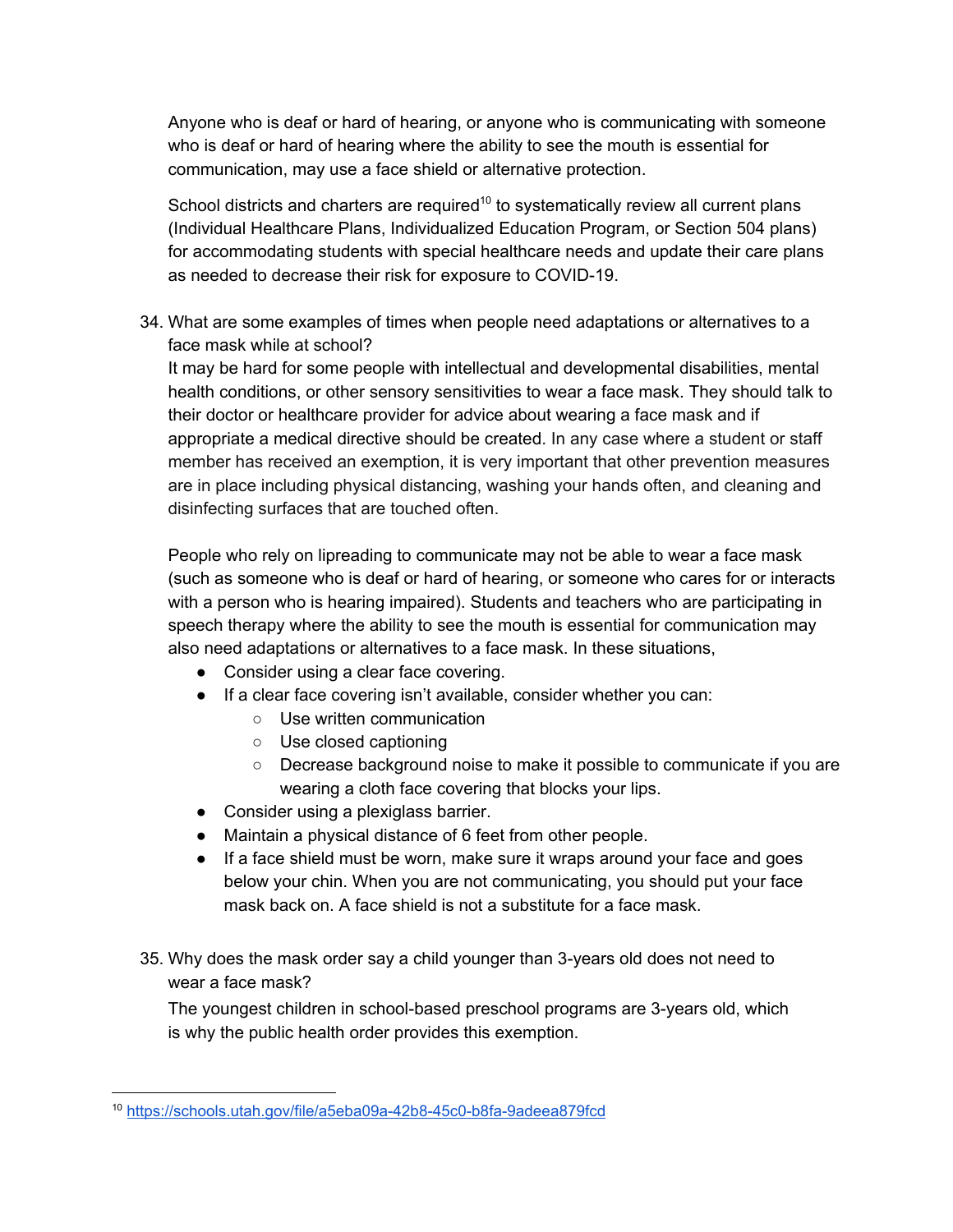36. Is it legal to require a medical directive verifying a need for an exemption or does doing so violate IDEA or Section 504?

Neither federal IDEA nor Section 504 speak directly to temporary emergency health provisions enacted by a state in times of emergency and how state education agencies (SEAs) and local education agencies (LEAs) should apply them. Traditionally, courts have held that states and local school boards have broad discretion to legislate in the areas of education, health, and safety.<sup>11</sup> Generally applicable, system-wide changes in public schools that affect disabled and non-disabled children alike are not prohibited by federal laws where the federal laws do not specifically address the intended action of the state law.

For example, vaccination laws are not specifically addressed by, altered by, or prohibited by IDEA or Section 504. They are generally applied admission requirements for the health and safety of all students. Many states allow parents to provide an exemption from a medical provider. Absent the proof of vaccination or the medical exemption, a student will be excluded from school. IDEA/504 are not violated by the exclusion or by the requirement for proof of vaccination or exemption.

Face covering requirements have not been specifically addressed by courts. However, face coverings are much less intrusive upon a person than a vaccination. In light of the courts' support of mandatory vaccination requirements (which once administered cannot be undone), it is highly likely that the courts will find a generally applicable temporary face mask requirement and the need for a medical exemption to be a valid exercise of the state and local school board powers.

#### **Enforcement**

- 37. Who has the authority to mandate face coverings in schools?
	- Under Utah Code §§ 26-1-30(3), (5), and (6), the Utah Department of Health has the power and duty to promote and protect the health and wellness of the people within the state; to control the causes of epidemic, infectious, communicable, and other diseases affecting the public health; and to prevent and control communicable, infectious, acute, chronic, or any other disease or health hazard that the Department considers to be dangerous, important, or likely to affect the public health.
- 38. Is this order enforceable?

Yes. Utah Code §§ 26-1-30(3), (5), and (6) allows for enforcement of a public health order. Violation or noncompliance with a health order may be punishable as a class B misdemeanor. However, it is not the state's intent to seek criminal prosecution of the

<sup>11</sup> Desiano v. Warner-Lambert & Co., 467 F.3d 85, 86 (2d Cir. 2006); Edwards v. Aguillard, 482 U.S. 578, 107 S. Ct. 2573, 2577, 96 L.Ed.2d 510 (1987); Bd. of Educ., Island Trees Union Free Sch. Dist. No. 26 v. Pico, 457 U.S. 853, 863, 102 S.Ct. 2799, 73 L.Ed.2d 435 (1982).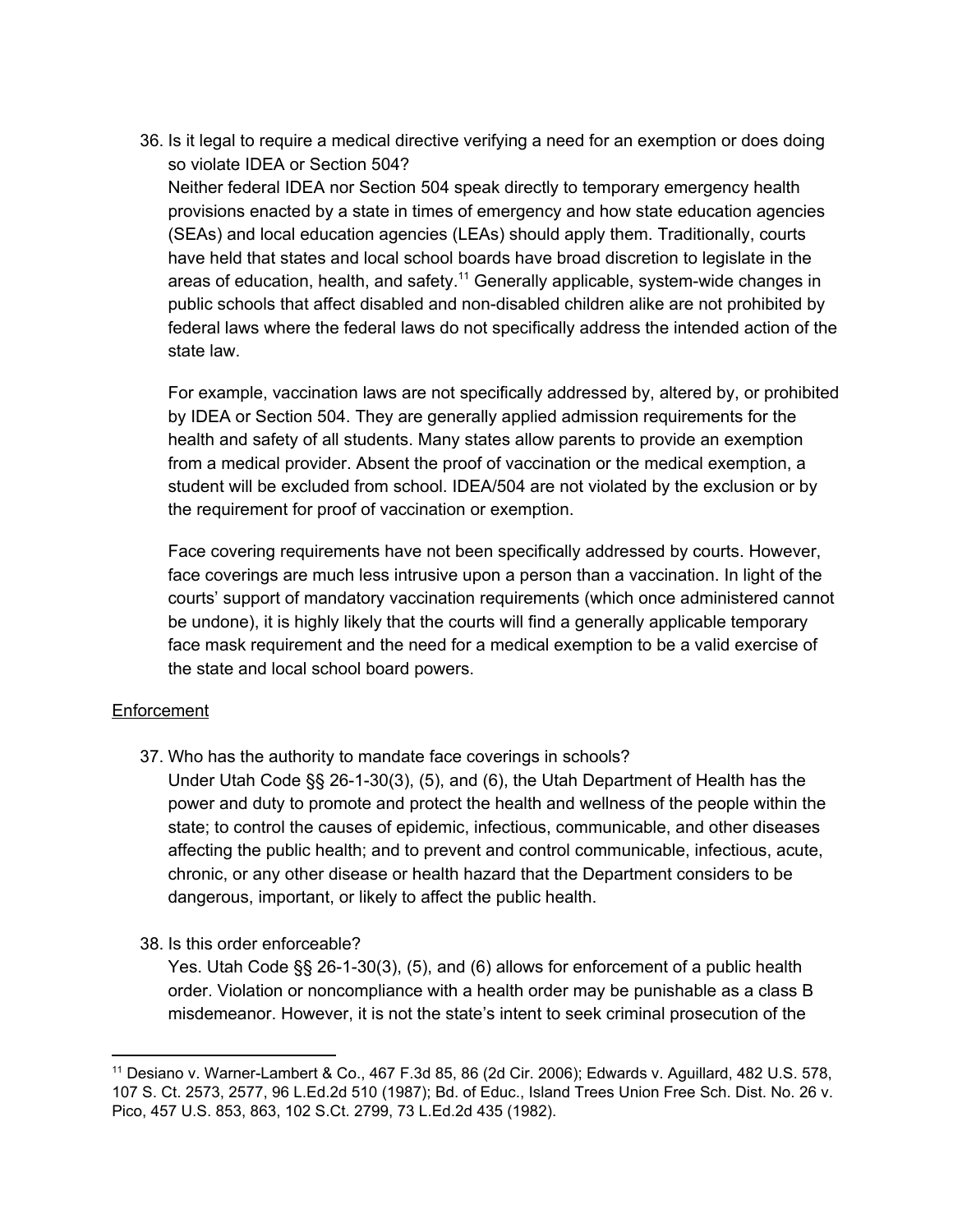public health order.

39. How will it be enforced?

Students can be sent home for not wearing a face covering. Existing behavior policies and procedures at all schools should be updated to reflect the circumstances and to support teachers and staff in their response to student behaviors related to mitigating the spread of COVID-19.

40. Where can I report a student or teacher not wearing a face mask? Please contact your school to report a student or teacher who is not wearing face masks. Schools will have policies and procedures for how to handle these situations.

#### 41. What if parents are angry about the masking requirement?

It's important to treat everyone with dignity and respect. Even though a statewide public health order has the force of law, it's best to appeal to a person's sense of the greater good. Remind others that a mask requirement is a temporary measure while we wait for a vaccine to be developed. Masks are our medicine for now. They have the best chance of stopping the spread of droplets from one person to another and the quickest way to get back to normal.

42. What if a student who does not qualify for an exemption refuses to wear a face covering?

The public health order has the same authority/force as a law during the time it is enacted. Failure to comply with the order is a misdemeanor. The order requires all students, K-12 to wear masks. As face coverings are required, if a student does not qualify for one of the outlined exemptions, it is assumed the student would not be allowed on the bus or to be physically present in school. This exclusion will last until the public health order expires or the student decides to begin wearing a face mask at school.

While school staff should respectfully recognize a parent or student's opinion, and handle the situation with compassion, the public health order is clear and the student who does not qualify for an exemption can be sent home from school and should be informed of alternative educational opportunities available.

*Schools must be careful to equitably implement the order.* For example: if all students seeking a medical exemption are required to provide a medical provider's note, then all students should be held to the same standard. Exceptions should not be made based on subjective factors such as trustworthiness of the student, a history of difficulty communicating with a parent, or familial relationships with the student. Another example might be if the school provides a disposable mask for a student the first time the student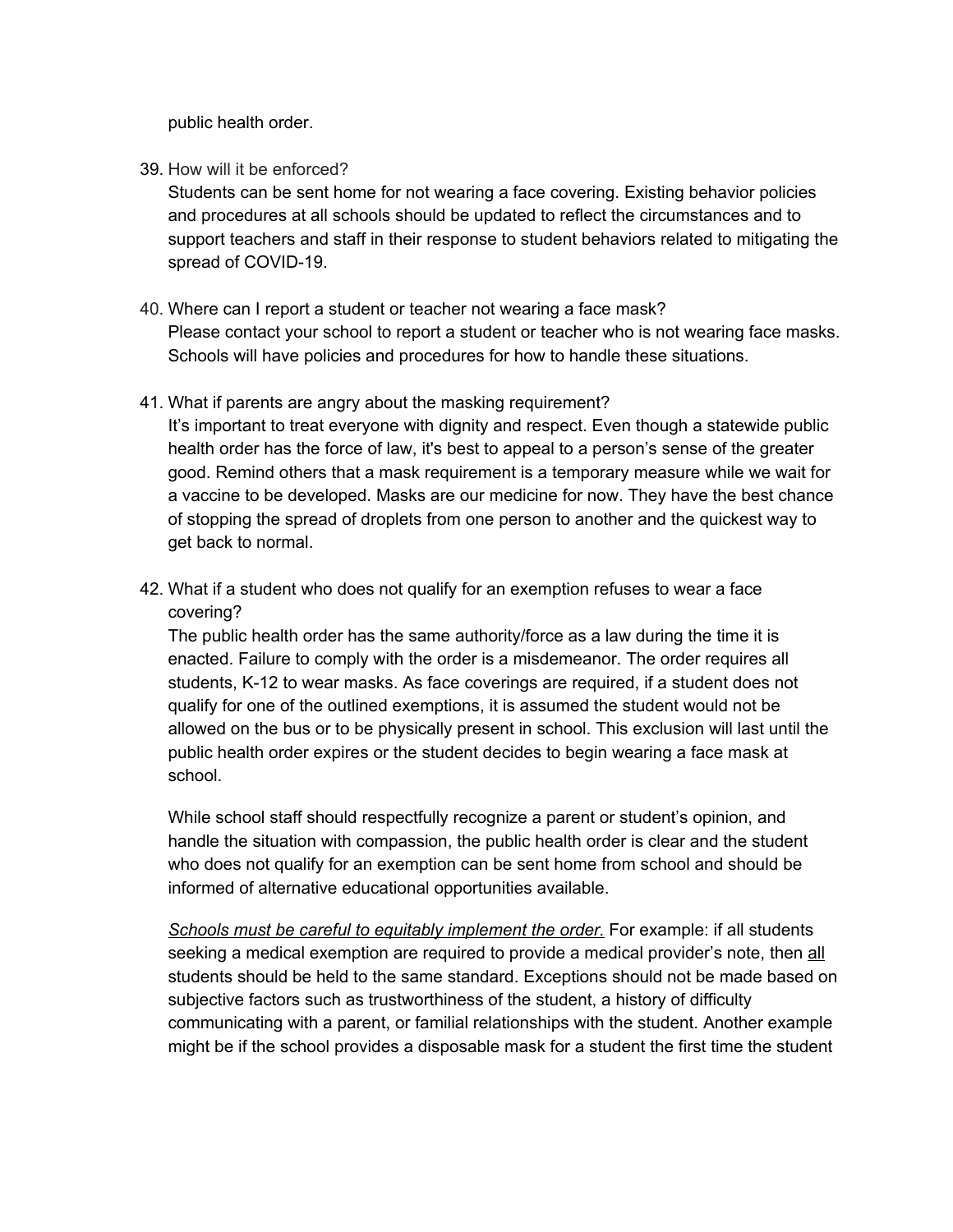forgets to bring a mask. The school must not discriminate when mitigating non-compliance.

#### Quarantine guidance and face masks

- 43. Does wearing a face mask change quarantine recommendations? No. If you wear a face mask, it reduces the risk of COVID-19. However, wearing a face mask does not eliminate the risk completely. Anyone who came into close contact with a person who tested positive for COVID-19, even if they were both wearing a face mask, will still be considered exposed and should quarantine for 14 days. Close contact means a person was closer than 6 feet or 2 meters (about 2 arm lengths) from someone who tested positive for COVID-19 for 15 minutes or longer.
- 44. If a student, teacher, or other school employee has already tested positive for COVID-19 and has finished isolation, do they still have to wear a mask in school? Yes, the person would still have to wear a mask at school. There are no exemptions for face masks if a person has completed their isolation period.
- 45. If a student, teacher, or other school employee has finished quarantine, do they still have to wear a mask in school? Yes, the person would still have to wear a mask at school. There are no exemptions for face masks if a person has completed their quarantine period.
- 46. If I wear a face shield (not a face mask) and physically distance, will I have to quarantine if someone in the class tests positive for COVID-19? Face shields are not a substitute for face masks. Wearing a face mask or face shield does not change when someone would need to quarantine.

Anyone who came into close contact with a person who tested positive for COVID-19, even if they were both wearing a face mask or face shield, will still be considered exposed and should quarantine for 14 days. Close contact means a person was closer than 6 feet or 2 meters (about 2 arm lengths) from someone who tested positive for COVID-19 for 15 minutes or longer.

## Classes or school settings with a higher chance or COVID-19 spread

47. What classes are considered higher risk for COVID-19 spread? School administrators should identify courses that would put students and teachers at an increased risk of exposure and work with their local health department to make a plan to reduce the risk for these classes.

School administrators may also consider limiting or canceling nonessential assemblies, recitals, dances, and other school gatherings or reschedule them as virtual gatherings.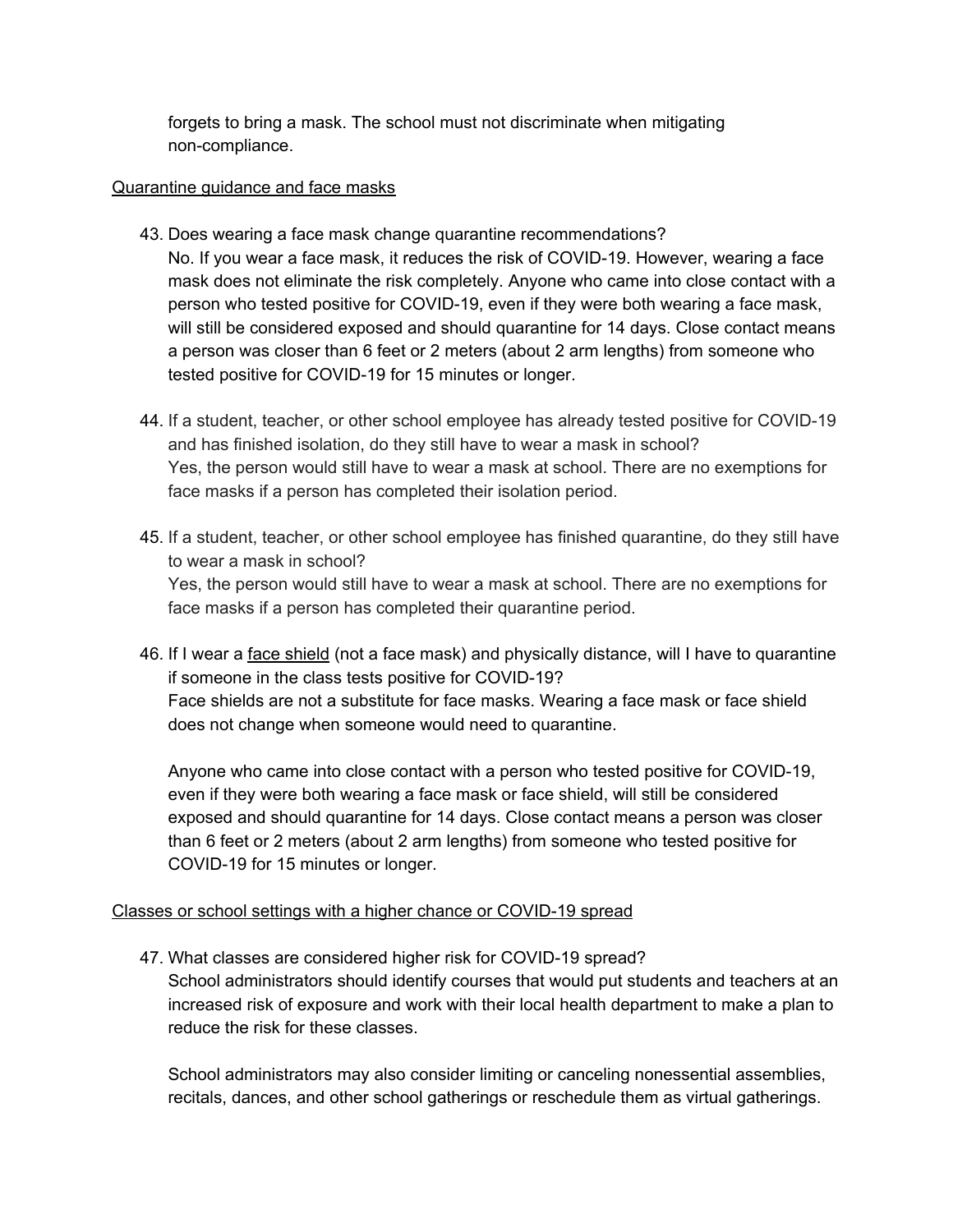Gatherings that are held outside, where students and others who attend can practice physical distancing, are also an option to reduce the risk of exposure

## Choir and Band Classes

Choir is an inherently high-risk of exposure because people are more likely to be exposed to someone else's respiratory droplets. Consider using several strategies<sup>12</sup>, such as:

- Hold choir courses or practice in outdoor spaces and keep students spaced six feet apart.
- Face masks are not required outdoors where six feet of distance can be maintained between individuals.
- Limit the amount of time students are face-to-face.
- Use barriers in between students.
- Increase the airflow and ventilation.
- Build in time to clean and sanitize between classes or when students use the area.
- 48. If I wear a mask when I sing, do I need to physically distance? Yes. Certain activities like singing, chanting, or shouting can increase the number of respiratory droplets a person is exposed to in the air. It is important to wear a face mask during these higher risk activities as well as implement as many additional prevention measures as possible, such as physical distancing or increasing airflow and ventilation.
- 49. If I can't wear a face mask while playing a musical instrument, do I need to physically distance?

Yes. Certain activities like singing or playing a wind musical instrument can increase the number of respiratory droplets a person is exposed to in the air. It is important to implement as many prevention measures as possible during these higher risk activities, such as physical distancing or increasing airflow and ventilation.

50. Do I have to wear a face mask during choir or while playing a musical instrument? Yes. It is expected that students and teachers wear a mask during choir or while singing. If it is not feasible to wear a mask when playing a wind instrument, physical distancing should be implemented along with any additional prevention measures the school is able to do, such as increasing air flow and ventilation.

Alternative learning options for students with exemptions or who refuse to wear a mask

12

.

[https://coronavirus-download.utah.gov/School/COVID-19\\_School\\_Manual\\_FINAL.pdf#page=77&zoom=1](https://coronavirus-download.utah.gov/School/COVID-19_School_Manual_FINAL.pdf#page=77&zoom=100,0,0) [00,0,0](https://coronavirus-download.utah.gov/School/COVID-19_School_Manual_FINAL.pdf#page=77&zoom=100,0,0)